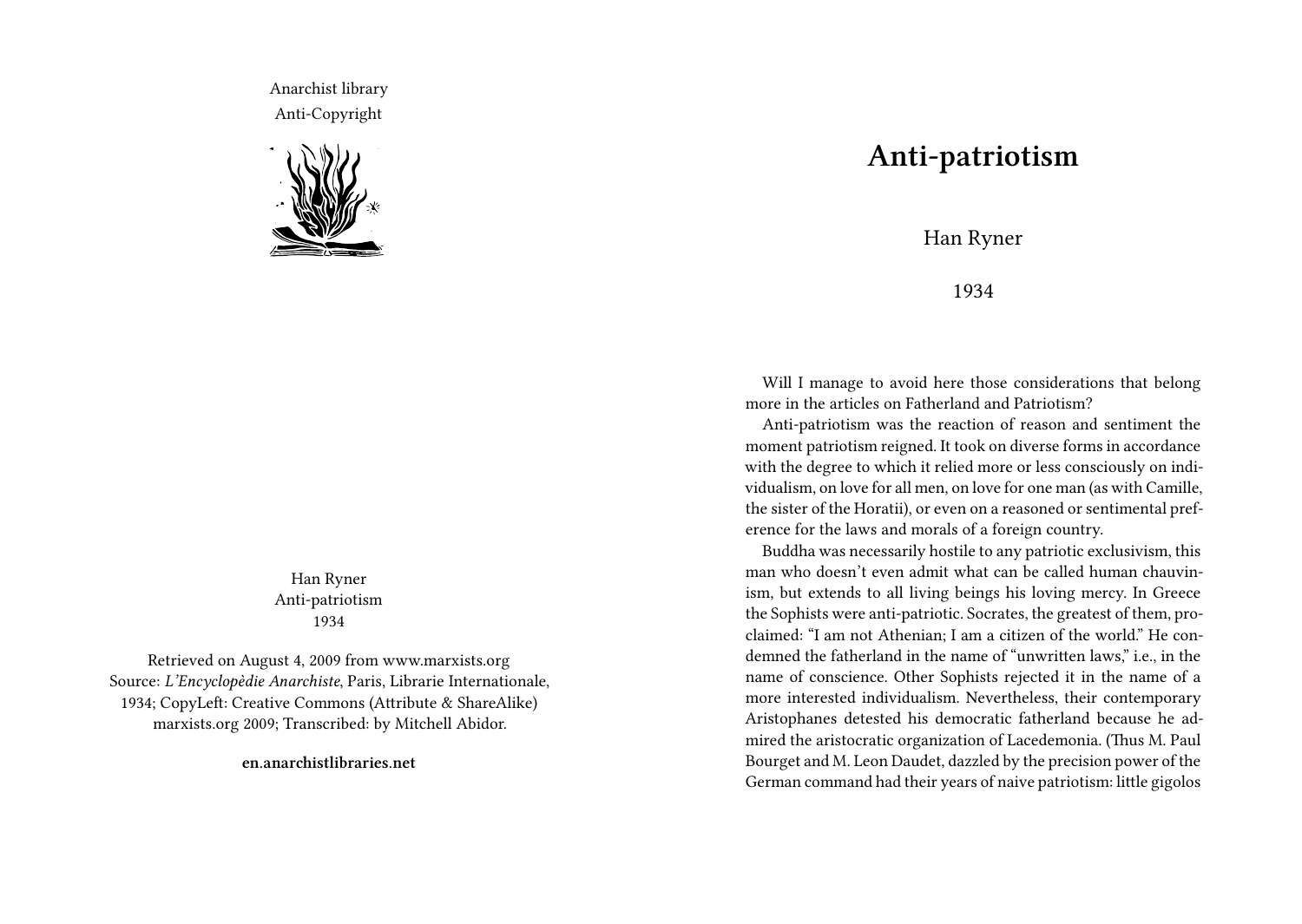who almost inevitably surrender themselves to the most fearsome "terror.") Plato and Xenophon, poor disciples of Socrates who falsify and use him a bit like M. Charles Maurras falsifies and uses M. Auguste Comte, have sentiments similar to those of Aristophanes. Xenophon ended by fighting against his fatherland in the ranks of the Lacedemonians.

The Cyrenaic philosophers were anti-patriotic. One of them, Theodore the Atheist, repeated the line of many wise men: "The world is my fatherland." He added, "Sacrificing oneself to the fatherland means renouncing wisdom in order to save the mad." In which he is wrong: it means assisting the mad in destroying themselves.

The Cynics daringly professed anti-patriotism. Antisthenes mocks those who are proud of being autochtonous, a glory they share  $-$  he notes  $-$  with a certain number of slugs and marvelous grasshoppers. Diogenes, in order to make fun of the emotional activities of patriots, rolled his barrel across a besieged city. His disciple, the Cretan Krates, declared: "I am a citizen not of Thebes, but of Diogenes."

Plutarch reproaches the Epicureans and Stoics the disdainful practical anti-patriotism that kept them from all public employment. The Epicurean only admitted chosen sentiments and reserved his heart for a few friends, who might be from any country. The Stoic extended his love to all men. He obeyed "the nature that made man the friend of man, not from interest, but from the heart." Four centuries before Christianity he invented charity, which unites in one family all those who participate in reason, men and gods.

The first Christians were as anti-patriotic as the Stoics, the Epicureans and the other wise men. Those of Judea were not moved by the ruin of Jerusalem. Those from Rome stubbornly predicted the fall of Rome. They only loved the celestial fatherland, and Tertullian said in their name: "The thing that is most foreign to us is the public thing." They were faithful to the spirit of the Gospel, where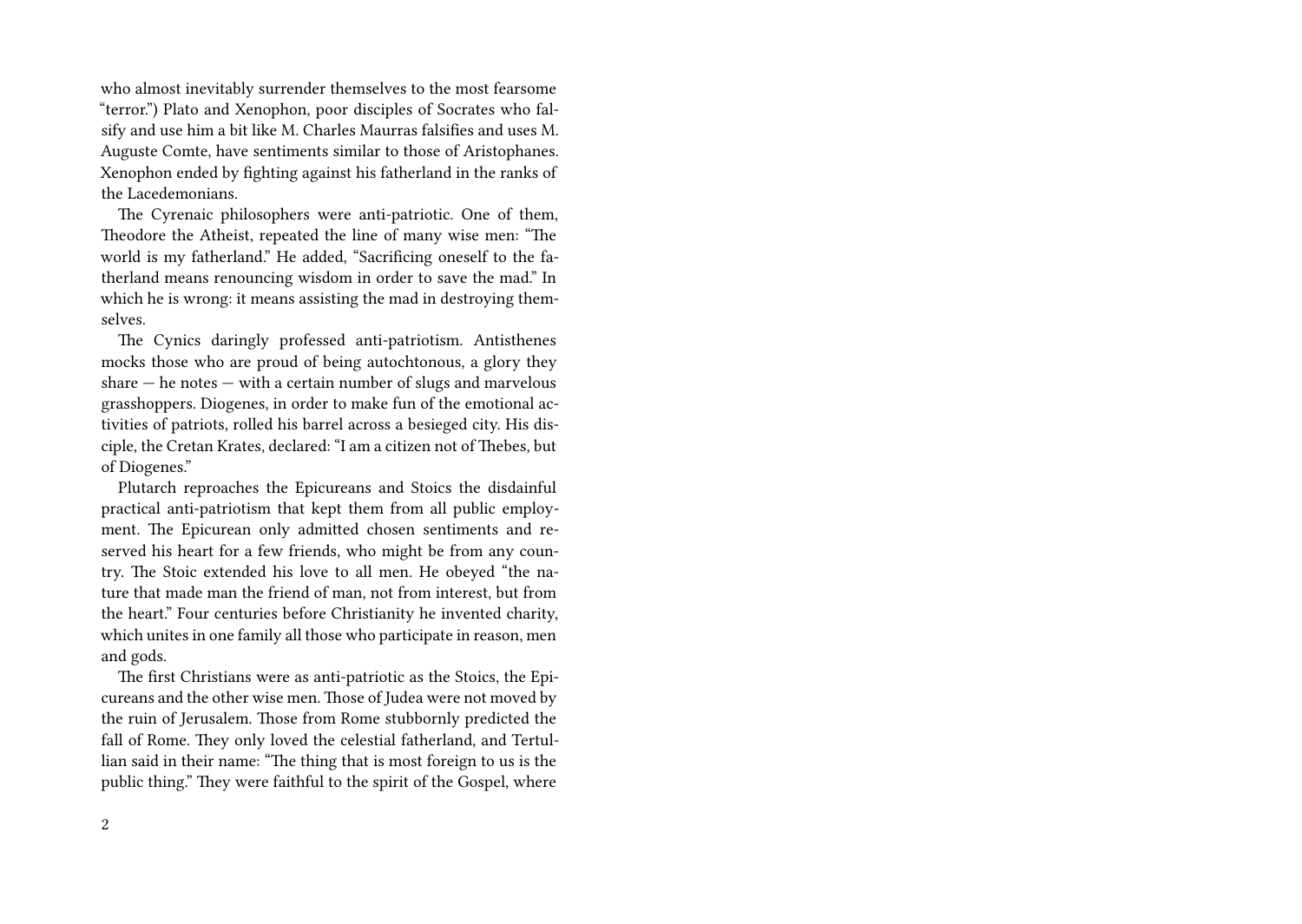a certain parable of the Good Samaritan would be translated by a truly Christian Frenchman into the parable of the good Prussian, though an evangelical German would make of it the parable of the good Frenchman. And "good" wouldn't have the same meaning that it does with a Hindenburg of the academician Joffre.

Catholicity means universality. Catholicism is international and consequently, if it is conscious and sincere, is form of antipatriotism. A more recent International wants to replace war by revolution, and hostilities between nations by the class struggle. The principles of Catholicism don't allow a distinction between the faithful and the non-believers. Modern Catholics brag of their patriotism without realizing that this means denying their catholicity. Thus the members of the Socialist or Communist parties who consent to "national defense" would knowingly or not cease to be able to call themselves socialists. The catholic meaning still lives in a few men, in Gustave Dupin, author of "*La Guerre Infernale*," in Grillot de Givry, author of "*Le Christ et la Patrie*," in Dr. Henri Mariave, author of "*La Philosophie Suprême*." They are thus considered an abomination by their so-called brothers.

The anti-patriotic truth was never explained by anyone with more balanced force and clear consciousness than by Tolstoy. His pamphlet "Patriotism and the Government" shows to what extent "patriotism is a backward idea, inopportune and harmful… As a sentiment patriotism is an evil and harmful sentiment; as a doctrine it is nonsensical, since it is clear that if every people and every state takes itself for the for the best of peoples and states then they have all made an outlandish and harmful mistake." He then explains how "this old idea, though in flagrant contradiction with the entire order of things, which has changed in other aspects, continues to influence men and guide their acts." Only those in power, using the easily hypnotizable foolishness of the people, find it "advantageous to maintain this idea, which no longer has any meaning or usefulness." They succeed in this because they own the sold-out press,